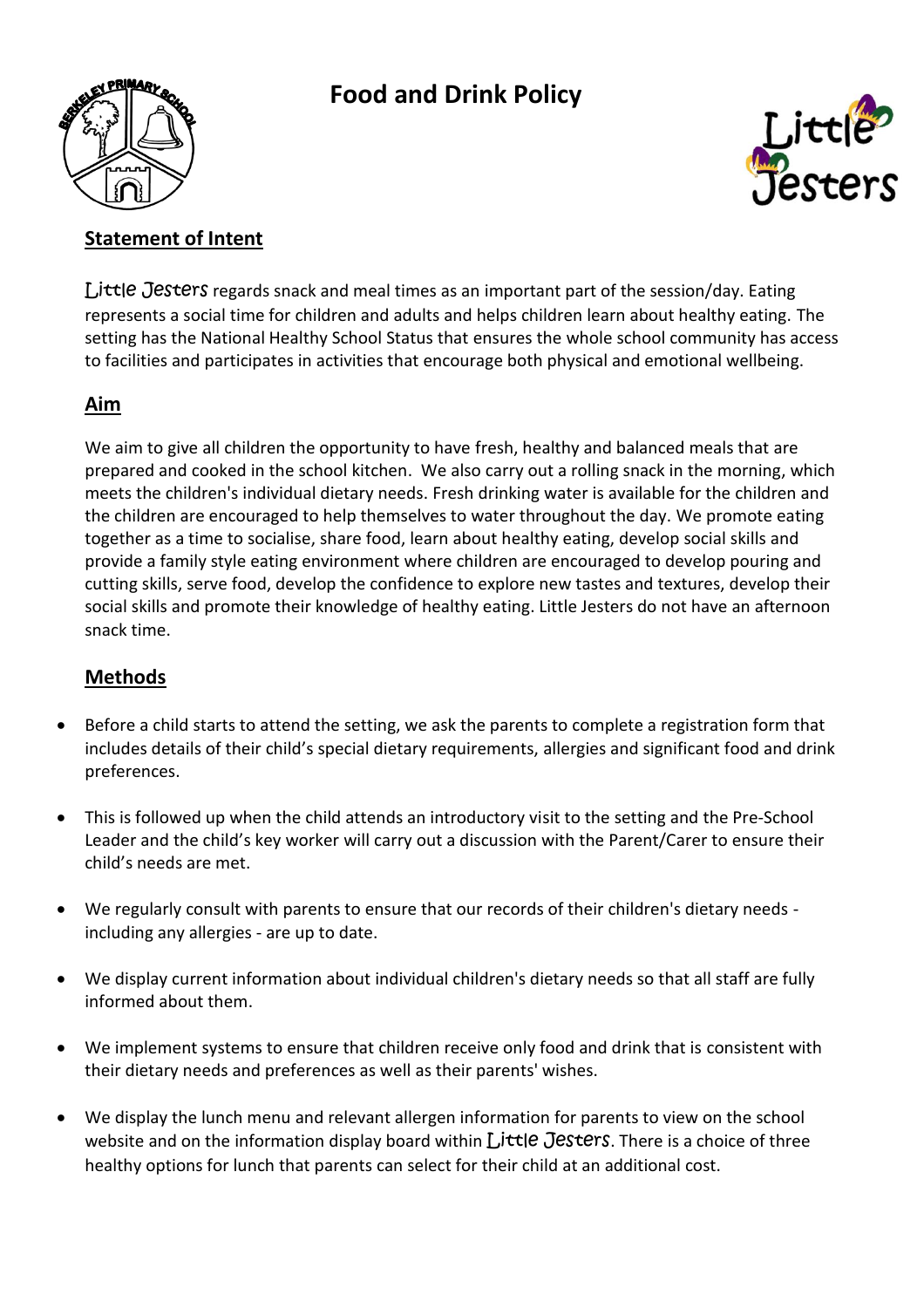- There is a **no nut policy** within the setting and we are especially vigilant where we have children who have known allergies.
- We provide meals and snacks which are healthy, well balanced and nutritious, avoiding large quantities of saturated fats, sugars, salts and artificial additives, preservatives and colourings.
- We ensure that all staff receive food hygiene training.
- We include foods from the diet of each child's cultural background providing children with familiar foods and introducing them to new ones.
- We require staff to show sensitivity in providing for children's diets and allergies. Staff do not use a child's diet or allergy as a label for the child or make a child feel singled out because of her/his diet or allergy.
- We organise meal and snack times so that they are social occasions in which children and staff participate.
- We use snack times to help children to develop independence through making choices, serving food and drink and feeding themselves.
- We provide children with utensils that are appropriate for their age and stages of development and that take account of the eating practices in their cultures.
- Children will have opportunities to prepare their own food with close supervision in accordance with our Health & Safety policy.
- We have fresh drinking water available for the children at all times. We talk to the children about how to access drinking water independently and ensure that they know they can ask for water at any time during the day. Children are encouraged and reminded about the provision of water after outdoor play and frequently during periods of hot weather.
- In order to protect children with food allergies, we discourage children from sharing and swapping their food with one another.
- We provide free semi-skimmed milk for all children for snack times in the morning sessions.
- Staff will encourage children to try food and will advise parents and carers if the child refuses. Children will not be forced to eat a food that they don't like. Desserts will not be withheld from a child who has not eaten their main course.

**Following current government guidelines due to Covid-19 Pandemic we may have to introduce some changes to the way we prepare and serve snack at Little Jesters. These include:**

- **Staff wearing visors and gloves throughout the preparation of and serving snack.**
- **Children are not able to help prepare snack at this time.**
- **Staff serve the children snack on to their individual plates and ensure they do not touch others plates, food or the serving plate.**
- **Children are still encouraged to maintain the same hygiene of washing their hands**